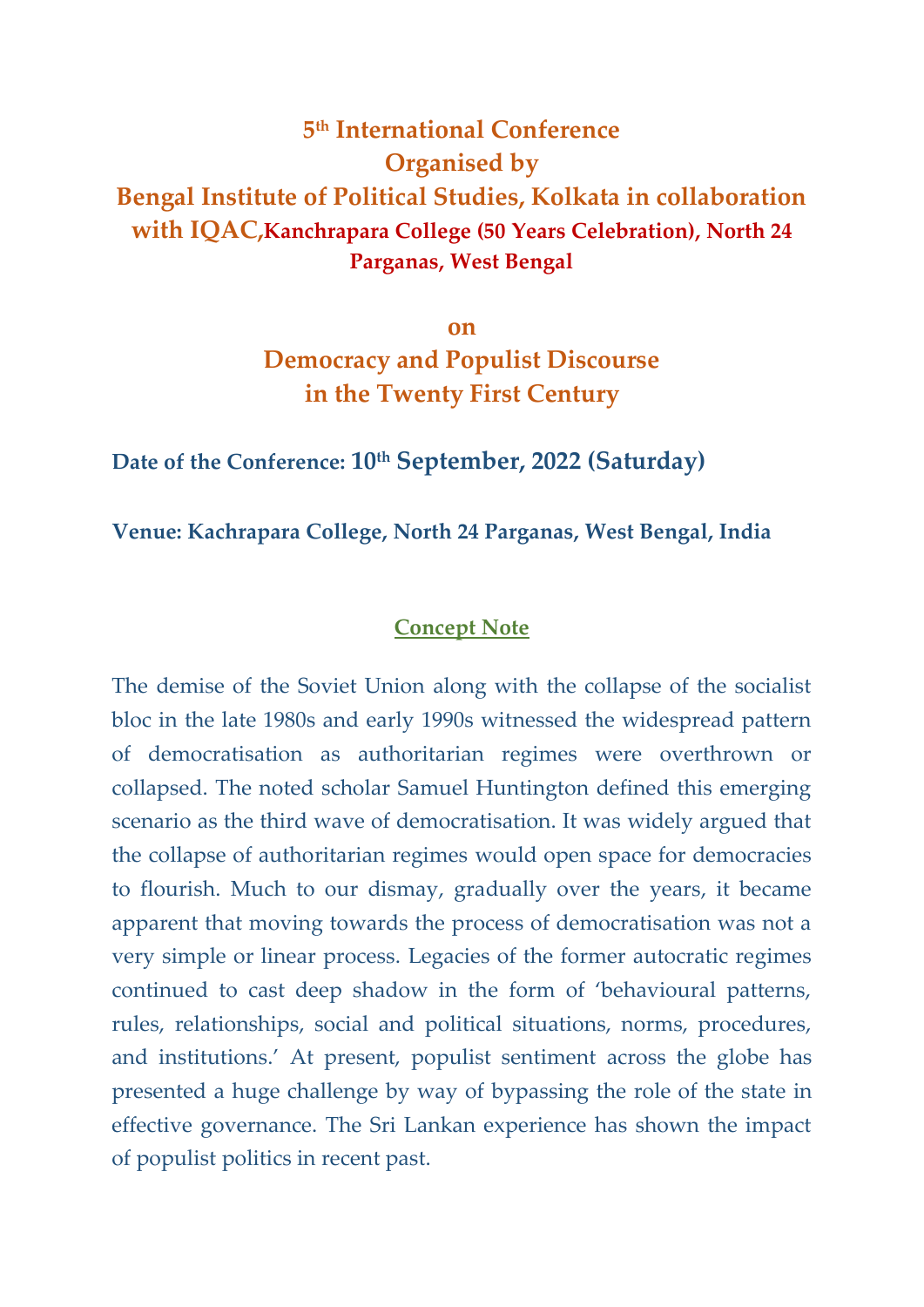It is beyond any doubt that democracy as a form of governance is the most viable means to address the competing and conflictual demands raised in the system. Liberal democracies in the twenty first century are however facing a huge challenge of populism from within, which has in due course boosted the process of democratic backsliding in many countries including the United States, United Kingdom, Italy, Brazil, South Africa, India, Turkey, the Philippines etc. Populist discourse is in fact a two-edged sword: one the one hand, it offers space for democratic renewal; and on the other, it can undermine accountability by eroding the institutional checks on executive power necessary for a durable democracy.

Historically, populism had been viewed as popular engagement in politics, free from any special interests. Of late, it has however been associated with the politics of simplification and opportunism. Scholarship on populism for the first time came to the limelight in the late 1960s when Ionescu and Gellner published their edited volume – *Populism: Its Meaning and National Characteristic*. Since then, there has been exponential growth in the study of populism, especially in the backdrop of the rise of far-right parties in Europe. Then with the election of Donald Trump as the President of the United States in 2016, populism became a trendy concept, both within academia and among the wider public. Populist mobilization [in few countries like Turkey, Venezuela, Thailand] has precipitated democratic breakdown and turned towards autocracy. Populist parties frequently focus on personalistic leaders at the expense of party, institutionalisation. Therefore, the key questions that needs to be addressed are as follows:

- (a)How do we conceptualise the framework of populism?
- (b)Why are democracies giving rise to populist leadership at the very first place?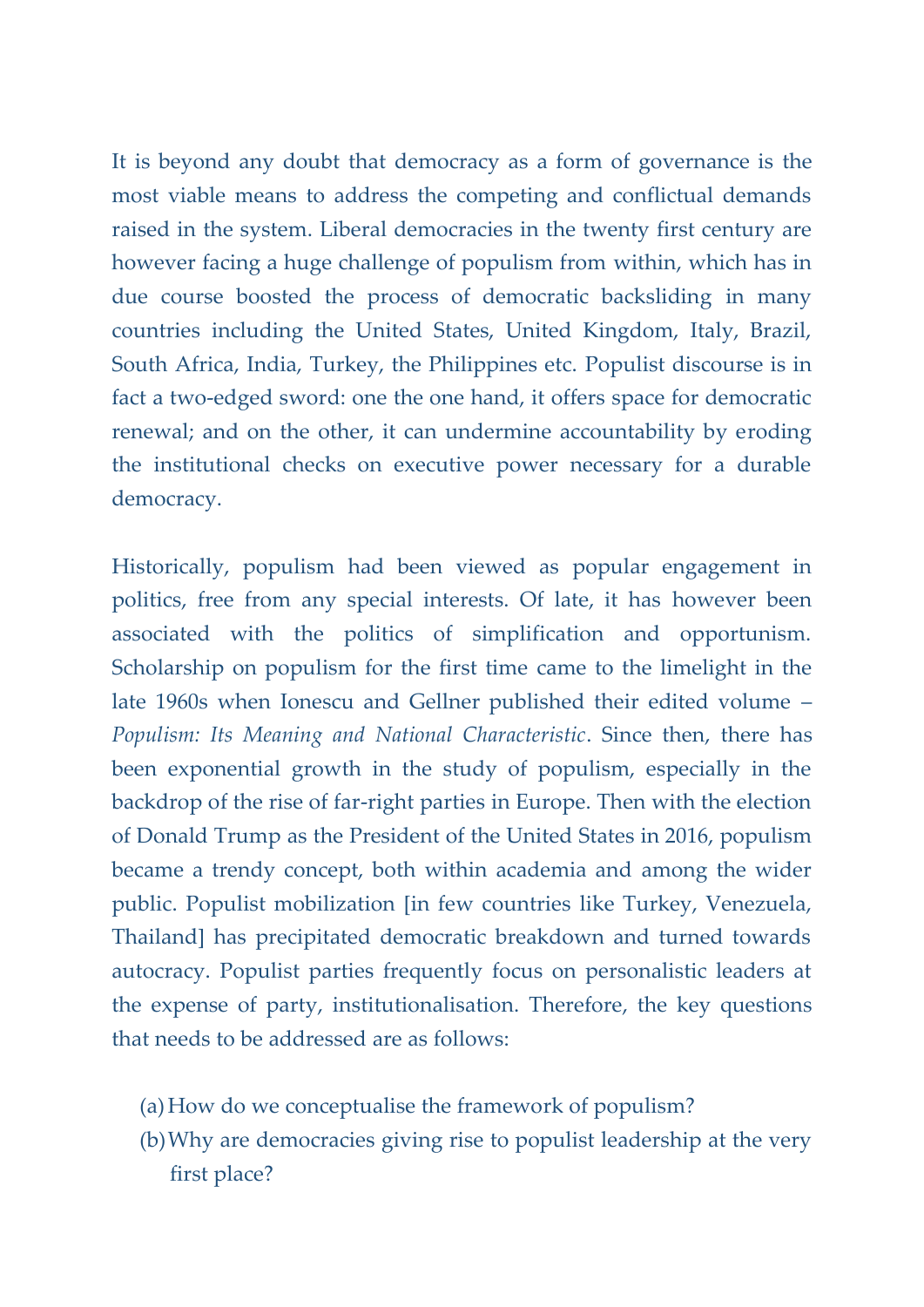- (c) How does populism and electoral politics are interlinked together in Democracy?
- (d)What is the nature of relations between democracy and populism?
- (e) What are the impact of populist politics on Governance-Rule of Law and Economy of the country?
- (f) How one should examine the relationship between populist politics with the worldwide growth of identity politics?
- (g) With the rise of populist politics, is there any existential threat of Democratic system in future

In the above-stated backdrop, this international conference aims to focus on the following sub-themes:

- 1. Concepts-and Theories of Populist Politics
- 2. Populism and Populist leadership
- 3. Democracy Election and Populist Politics
- 4. Democracy, Populist Politics and World Order
- 5. Populist Politics and its impact on Governance-Rule of Law-Economy
- 6. Populism and Identity Politics

## **Call for Paper**

#### **Stage-1: Abstract and full Paper**

Teachers, Scholars, Students of Social Science are invited to send an abstract on any of the sub-theme within 250 words including title of the paper and keywords by 15 August, 2022. Sender of the Selected Abstract will be communicated to complete registration process and also to send full paper for presentation.

**Email for sending Abstract/ Full paper or for any form of communication to the organizers**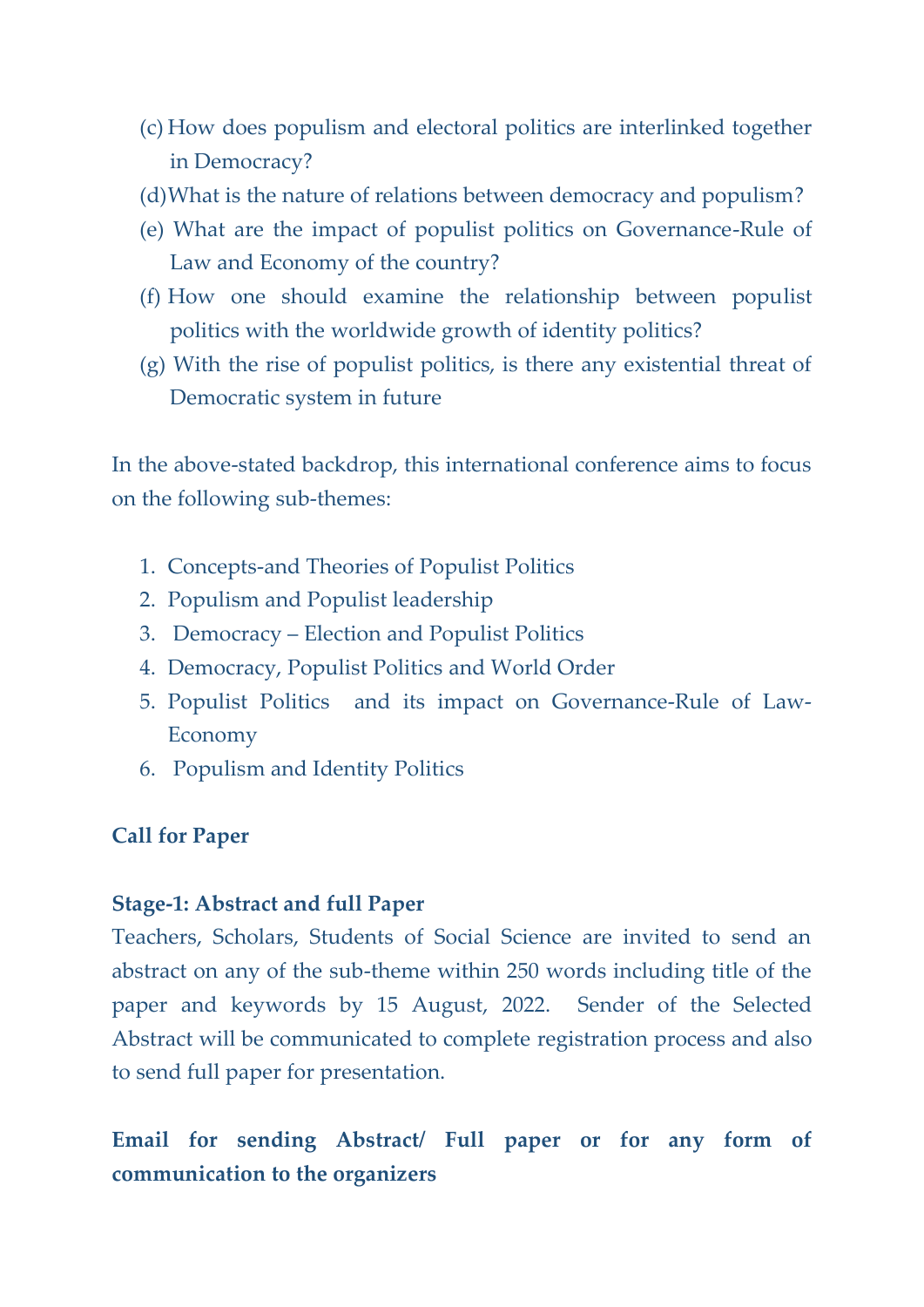## **( Abhisek please create an email address for the conference)**

## **Stage-2:**

#### **Registration Process:**

You are required to send Registration fee through on line Bank **Transaction** 

Name of the Bank: **SBI** Branch- **Rabindra Bharati University campus Branch** Bank Account No- **37542485870** IFS Code- **SBIN0010417**

**Registration fee Faculty Member –Rs.800 Research Scholar- Rs. 500 Student - Rs. 250** 

**Please send the payment receipt copy to our email address.**

### **Stage-3: Paper Presentation**

Each presenter will get around 8 to 10 minutes to present his/her paper.

## **Stage -4** : **Publication of your full article in book form**

After the conference, all the full papers will be reviewed by an editorial board for final selection of the article for publication in book form with ISBN number. A small amount may be required for the publication of your article in the book.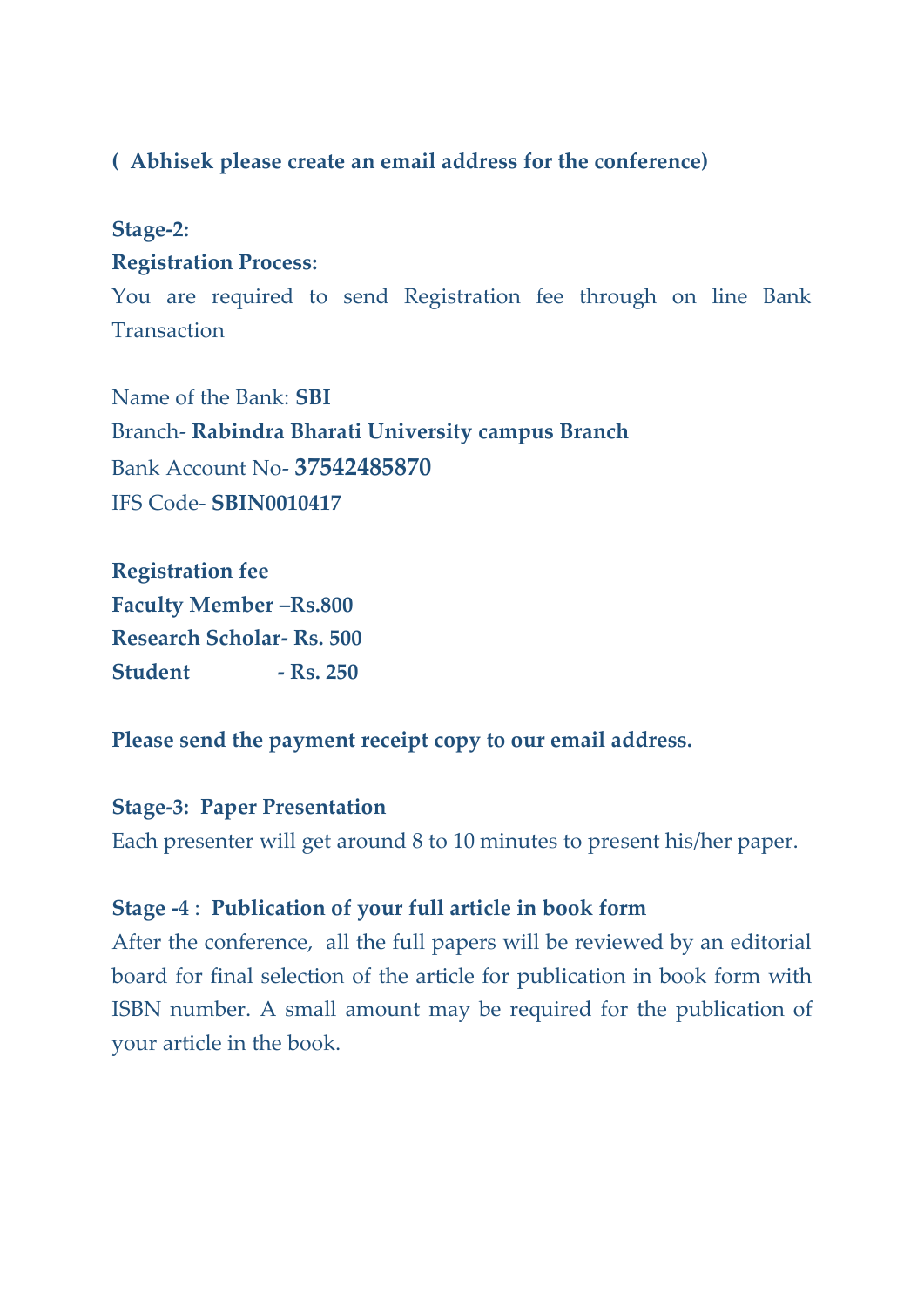**Tentative Programme Schedule:**

| <b>Time</b>      | <b>Event</b>                       |
|------------------|------------------------------------|
| 9am -10 am       | <b>Registration</b>                |
| 10am to 11am     | <b>Inaugural session</b>           |
| 11am to 1pm      | <b>Panel Discussion by experts</b> |
| 1pm to 2pm       | Lunch                              |
| 2pm to 4.30pm    | <b>Parallel session</b>            |
| 4.30pm to 5.30pm | <b>Valedictory session</b>         |

# **Prof Deb Narayan Bandyopadhyay, Hon'ble Vice-Chancellor, Bankura University will inaugurate the conference**

## **Important Resource Persons who will participate in the Conference:**

- 1. Prof. Martin Malek, National Defence Academy, Vienna, Austria
- 2. Prof. Ganga Thapa, Former Professor, Tribuban University, Kathmandu, Nepal
- 3. Prof. Samir Kumar Das, Department of Political Science, University of Calcutta
- 4. Prof. Sanjay Bharadwaj, Jawaharlal Nehru University, Delhi
- 5. Prof. Prabir De. Department of Political Science, University of Kalyani, West Bengal

# **Organizing Committee of the Conference:**

**Conveners:**

**Dr. Pradipta Mukherjee Dr. Bimalendu Ghosh**

**Joint Conveners: 1. Dr. Debasis Nandy 2. Dr. Abhisek Karmakar**